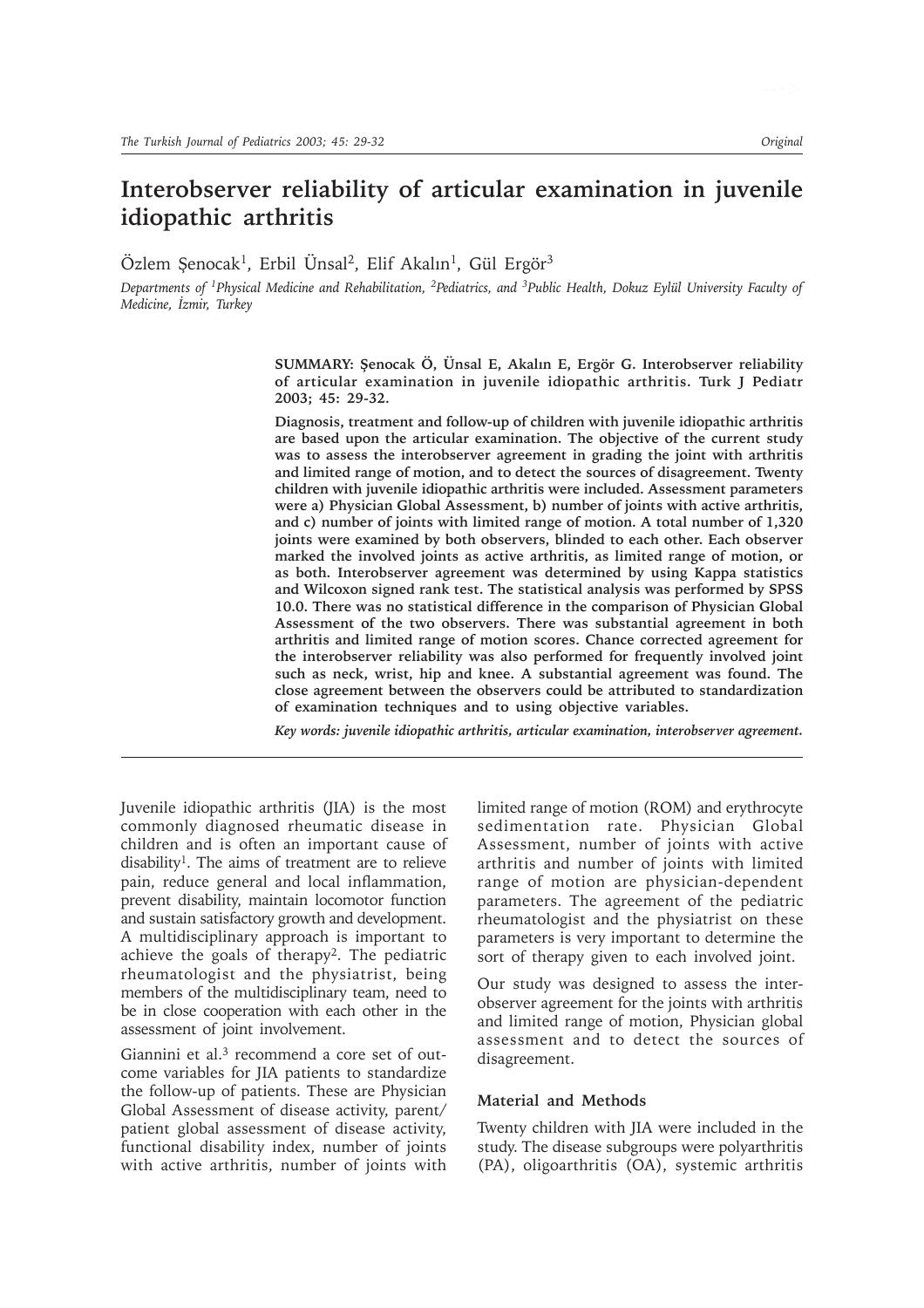(Sys) and enthesitis related arthritis (ERA), as defined in the second meeting of the International League Against Rheumatism (ILAR) in Durban, South Africa, 19974. Physician Global Assessment, number of joints with active arthritis and number of joints with limited range of motion were used for assessment parameters. Physician Global Assessment was done by using a 10 cm visual analog scale, "0" being the worst and "10" being the best score, regarding the patient's disease status. Active arthritis was defined by the American College of Rheumatology (ACR) criteria<sup>5</sup>: presence of swelling (not due to currently inactive synovitis or to bony enlargement) or, if no swelling is present, limitation of motion accompanied by heart, pain or tenderness. We made a screening examination of all joints to identify the ones with restricted movement. Then, assessment of limited range of motion in affected joints was performed according to international standard orthopedic measurements6. The starting point for all measurements was the anatomical position and the arc of motion was determined with a goniometer. The joint was then evaluated to have limited range of motion or not. Each patient was examined by observers, a pediatric rheumatologist and a physiatrist, separately during the same visit. Observer one, the pediatric rheumatologist, and experience in pediatrics for 10 years, and in pediatric rheumatology for five years. He also worked in one of the pediatric rheumatolgy centers in the United Kingdom as a clinical fellow for one year. Observer two, the physiatrist, had 10 years' experience. The two observers had been working together as members of the rheumatology team for five years. At the beginning of the study, the observers made an agreement on a standardized joint examination, and they utilized an average of 30 minutes for each patient. The neck; temporomandibular joints (TMJ); shoulders; elbows; wrists; metacarpophalangeal (MCP), proximal interphalangeal (PIP) and distal interphalangeal (DIP) joints; lumbar spine; hips; knees; tibiotalar, subtalar, metatarsophalangeal (MTP) joints; and interphalangeal joints of feet were assessed separately. Each observer marked the involved joint as active arthritis, limited range of motion, or both. The observers were blinded to each other. A total of 1,320 joints were examined to assess limited range of motion. The number of joints for the assessment of active

arthritis was 1,200, because certain joints such as the neck, hip, subtalar joint and lumbar spine could not be assessed. All the assessed joints were scored for kappa analysis as follows:

- 1. Both observers agreed in involvement.
- 2.  $1<sup>st</sup>$  observer defined as involved,  $2<sup>nd</sup>$  as not involved.
- 3. 1st observer defined as not involved, 2nd as involved.
- 4. Both observers defined as not involved.

The results were summarized in 2 by 2 tables for the assessment of all joints. Interobserver agreement for the assessment of arthritis and limited range of motion was determined using kappa statistics7. Agreement was considered good if both observers agreed on the presence or absence of a finding, and poor if they disagreed. We also used chance corrected agreement statistics to measure global agreement, because some agreement could be expected by chance. In addition, we also made a chance corrected agreement of some specific joints such as neck, wrist, knee and hip, because they are among the most commonly involved joints. The value of a corrected agreement statistic can vary from 1 (total disagreement) to 0 (chance expected agreement). Values of kappa between 0.41 and 0.60 were interpreted as moderate agreement, between 0.61 and 0.80 as substantial, and over 0.80 as almost perfect.

For the analysis of Physician Global Assessment, Wilcoxon signed rank test was used. The statistical analysis was performed by SPSS 10.0.

# **Results**

Demographic features of patients are outlined in Table I. The mean age at onset was 6.35 years, and the mean follow-up was 12.9 months. Twenty patients (100%) were on non-steroid anti-inflammatory drugs (NSAID's), 13 patients (65%) were on concomitant disease modifying antirheumatic drugs (DMARDs), and two patients were taking low-dose steroids.

**Table I.** Features of Patients with Juvenile Idiopathic Arthritis

| <b>Sex</b><br>(M/F) | Age at<br>onset in years<br>(mean, median) | Disease subtype<br>PA/OA/SYS/ERA* | Follow-up<br>in months<br>(mean, median) |
|---------------------|--------------------------------------------|-----------------------------------|------------------------------------------|
| 9/11                | 6.35,5.50                                  | 8/7/3/2                           | 12.9. 12.0                               |

\* Polyarthritis, oligoarthritis, ,systemic arthritis and enthesitis related arthritis, respectively.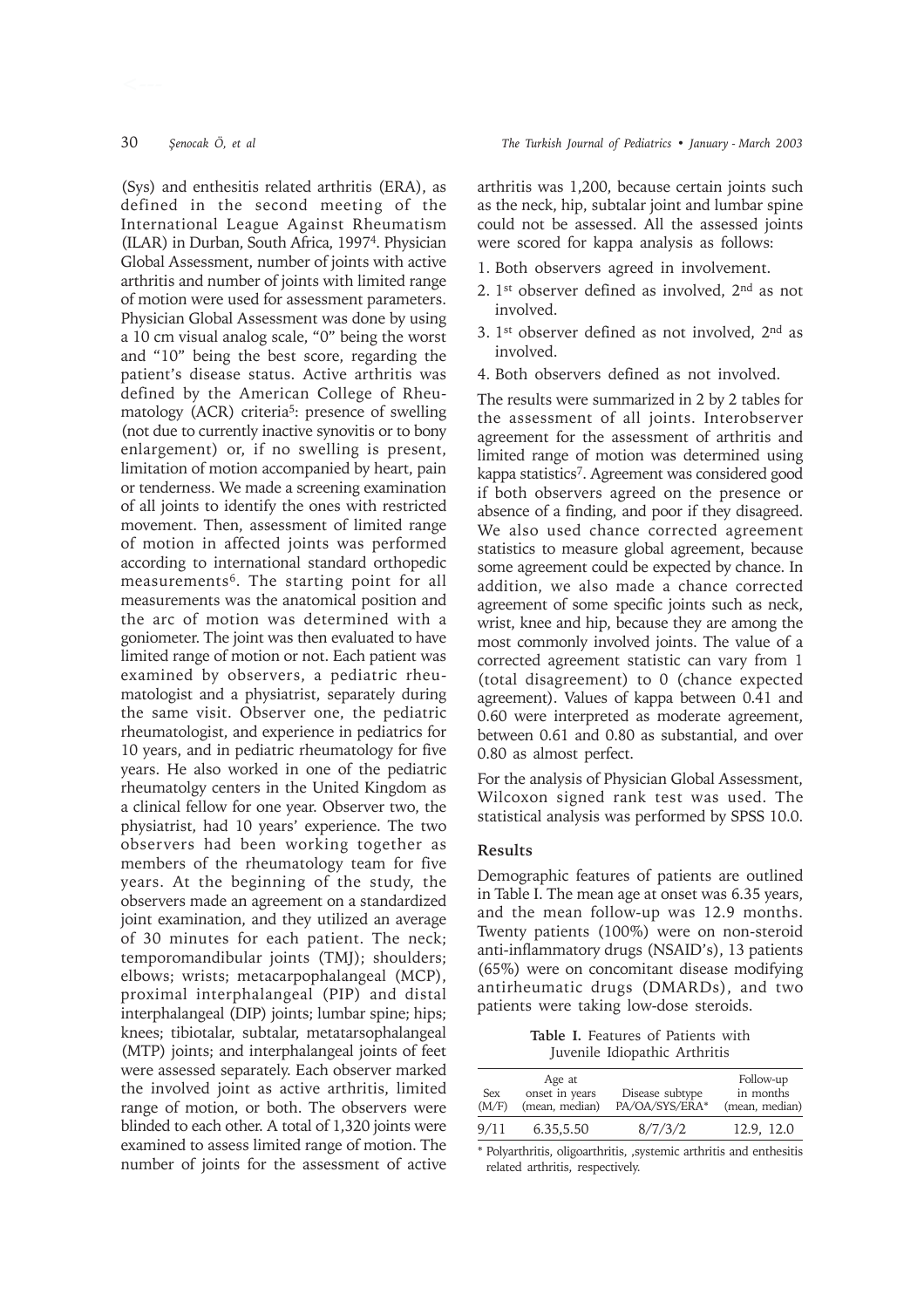The Physician Global Assessment (10 cm VAS scale) of the two observers was 4.3 (mean score) for the first observer (pediatric rheumatologist) and 3.7 (mean score) for the second observer (physiatrist). There was no statistical difference  $(p=0.241)$ .

Interobserver agreement for the overall assessment of joints with arthritis and limited range of motion was determined using kappa statistics, as shown in Table II. A total of 1,320 joints were examined by both observers, blinded to each other. Kappa analysis was done for arthritis scores and limited range of motion, separately. There was substantial agreement in both arthritis and limited range of motion scores (between 0.61 and 0.80).

| Table II. Overall Agreement Among Two         |  |
|-----------------------------------------------|--|
| Observers in Determining Active Arthritis and |  |
| Limited Range of Motion                       |  |

|                      | Arthritis<br>$n = 1200$ | Limited range<br>of motion<br>$n = 1320$ |
|----------------------|-------------------------|------------------------------------------|
| Good agreement       |                         |                                          |
| • Involved           | 46 (4%)                 | 83 (6%)                                  |
| • Not involved       | 1105 (92%)              | 1149 (87%)                               |
| Poor agreement       | 49 (4%)                 | 88 (7%)                                  |
| Corrected agreement* | 0.63                    | 0.62                                     |

\* Chance corrected agreement estimated by kappa statistics for two observers. Values from 0.41 to 0.60 reflect moderate agreement, values from 0.61 to 0.80 reflect substantial agreement, and values over 0.80 reflect perfect agreement.

Chance corrected agreement for the two observers was also performed for some specific joints the neck, wrists, hips and knees and the results are outlined in Table III. There was substantial agreement in assessment of arthritis and limited range of motion for the knee and the wrist joints. There was also substantial agreement in evaluating the neck and the hip for limited range of motion alone.

**Table III.** Chance Corrected Agreement by Kappa Statistics for Two Observers in the Assessment of the Neck, Knee, Hip and Wrist Joints

|             | Arthritis     | Limited range<br>of motion |
|-------------|---------------|----------------------------|
| Knee joint  | 0.69          | 0.67                       |
| Hip joint   | not evaluated | 0.71                       |
| Wrist joint | 0.62          | 0.61                       |
| <b>Neck</b> | not evaluated | 0.65                       |

## **Discussion**

Articular examination is important to identify the problems and to establish the treatment goals and plans for children with JIA. Identification of objective and standardized variables and agreement of members of the rheumatology team in articular examination will contribute to obtaining better results.

There are quite a few published data concerning interobserver assessment in children with chronic arthritis. Guzman et al.8 evaluated 10 patients with JIA. Four rheumatologists graded tenderness, swelling and limitation of motion in the joints, as recommended by the Pediatric Rheumatology Collaborative Study Group. There was moderate agreement in the assessment of joint swelling and limited range of motion. One of the important reasons for this low agreement was the differences in examiners' techniques. In this study, we found substantial agreement in the joints with active arthritis and limited range of motion. This better results as compared to Guzman's study could be attributed to the standardization of the joint examination prior to the study. Another important factor was to use ACR criteria for active arthritis and goniometric measurements for limited range of motion in assessment of joint involvement. Large number of articular response variables used in clinical trials may cause statistical error and ambiguous results, as mentioned in the study by Ruperto and Giannini<sup>9</sup>. Giannini et al.<sup>3</sup> then proposed a standard core set of outcome variables, which were used in our study. These criteria might also have contributed to our agreement. We assessed the interobserver agreement for some specific joints which were frequently involved such as neck, wrist, hip and knee. There was substantial agreement for these joints. In the study done by Marks et al.10, interobserver variation in the examination of knee joints was evaluated. Close agreement was found for objective measurements such as range of motion and knee circumference. These findings also indicate the importance of using objective criteria in our study such as ACR criteria for active arthritis, goniometric measurements of the joints for limited range of motion and Giannini's core outcome variables.

Long-term follow-up of children with JIA by the same members of the team could cause a bias. We tried to prevent this by establishing